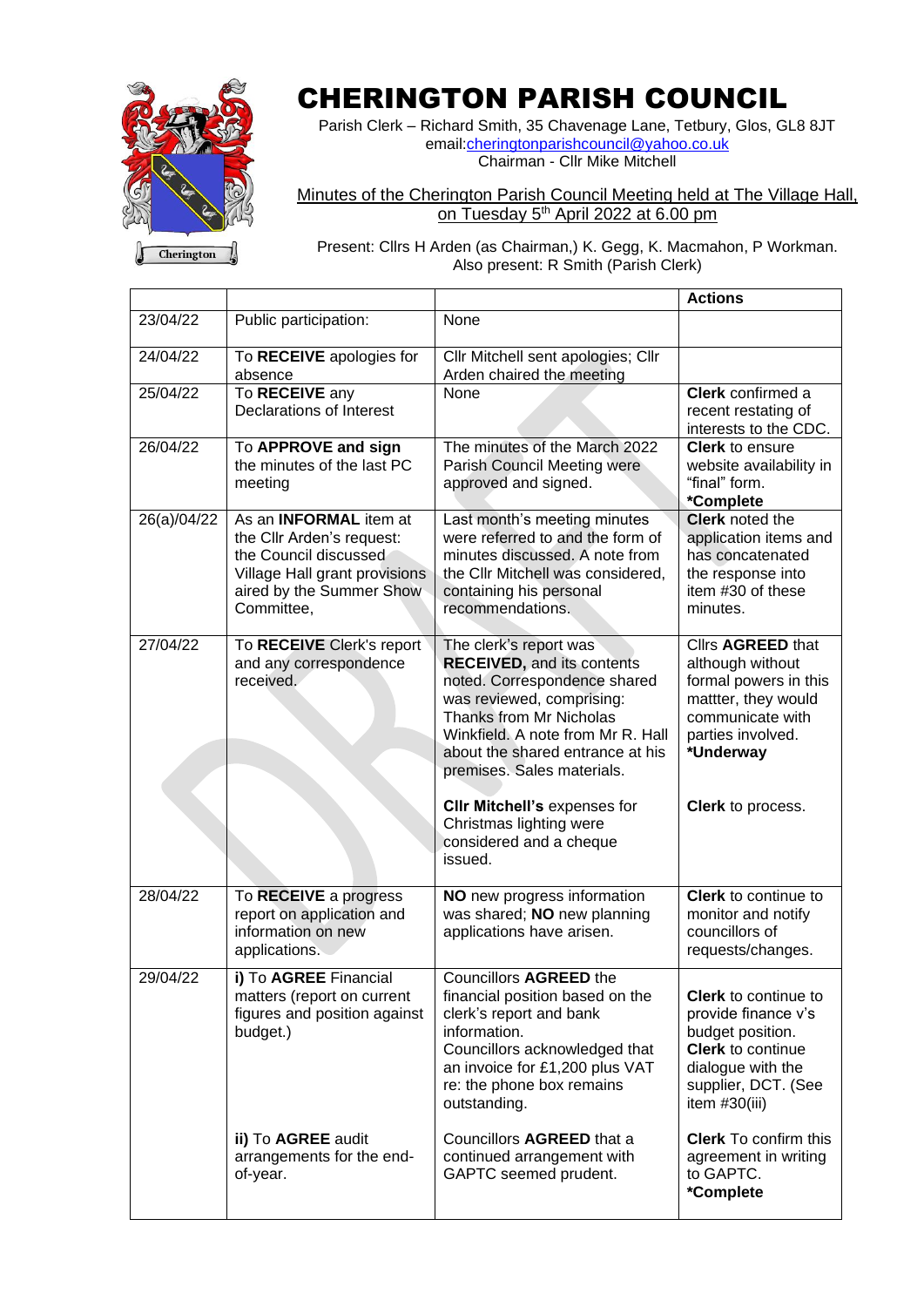| 30/04/22 | i) To DISCUSS Village Hall<br>issues:                                                       | i) Councillors DISCUSSED a<br>Village Hall grant provision, per<br>the consultation agreement<br>between CPC and the Show<br>Committee, Councillors<br><b>AGREED</b> a proposal to fund VH<br>and Church improvements from<br>SC profit. PROPOSED by Cllr<br>Workman, seconded Cllr Arden. | Cllrs Mitchell and<br>Gegg to continue to<br>liaise on VH matters.<br>Council opinion to be<br>shared at the next<br>SC meeting.                                      |
|----------|---------------------------------------------------------------------------------------------|--------------------------------------------------------------------------------------------------------------------------------------------------------------------------------------------------------------------------------------------------------------------------------------------|-----------------------------------------------------------------------------------------------------------------------------------------------------------------------|
|          |                                                                                             | Councillors AGREED payment<br>to the Village Hall for continued<br>use of their facilities, with<br>thanks. PROPOSED by Cllr<br>Workman, seconded Cllr<br>Macmahon.                                                                                                                        | <b>CIIr Gegg to arrange</b><br>an invoice for £125<br>to facilitate payment.                                                                                          |
|          |                                                                                             | Councillors AGREED a positive<br>response to a grant item from<br>the Village Hall for an S137 in<br>respect of repairs/replacement<br>of the Village Hall door.<br>PROPOSED by Cllr Workman,<br>seconded Cllr Macmahon.<br>Clir Gegg ABSTAINED.                                           | Clir Gegg to help<br>formalise this grant<br>request per: the<br>guidelines on the<br>council web page.<br><b>NB CPC have</b><br>budgeted VH<br>assistance this year. |
|          | ii) To DISCUSS the April<br>2 <sup>nd</sup> litter pick.                                    | Information about the success<br>(or otherwise) of the event was<br>not forthcoming.                                                                                                                                                                                                       | <b>Clerk</b> to contact<br>participants about<br>the event.                                                                                                           |
|          | iii) To DISCUSS<br>arrangements for the<br>telephone box (use and<br>refurbishment budget.) | ili) Councillors noted the<br>improvement to the uprightness<br>of the telephone and AGREED a<br>further £500 for phone box<br>repaint by the same providers.<br>PROPOSED: Cllr Workman,                                                                                                   | <b>Clerk</b> to secure<br>commitment for<br>works. *Complete<br>This item remains<br><b>ONGOING.</b>                                                                  |
|          |                                                                                             | seconded by Cllr Gegg.                                                                                                                                                                                                                                                                     |                                                                                                                                                                       |
|          |                                                                                             | Councillors noted that the<br>electricity pole adjacent to the<br>phone box also leans.                                                                                                                                                                                                    | <b>CIIr Arden agreed to</b><br>contact Western<br>Power about this.                                                                                                   |
|          |                                                                                             | Cllr Macmahon's suggestion that<br>the telephone box be dedicated<br>to Queen Elizabeth II was<br>researched by the clerk.<br>PROPOSED by Cllr Workman,<br>seconded by Cllr Arden.                                                                                                         | <b>Clerk</b> given<br>executive power to<br>order a plaque,<br>budget £100.                                                                                           |
|          |                                                                                             | Cllr Arden suggested that<br>opinion continue to be sought<br>from Parishioners about phone<br>box use, further to the Villager<br>article of April.                                                                                                                                       | This item remains<br><b>ONGOING.</b>                                                                                                                                  |
|          | iv) June 4 <sup>th</sup> EVENT day                                                          | iv) CPC sponsorship was once<br>again DISCUSSED, as were<br>ongoing arrangements.                                                                                                                                                                                                          | This item remains<br><b>ONGOING.</b>                                                                                                                                  |

Chairman's Signature:

Clerk's Signature: